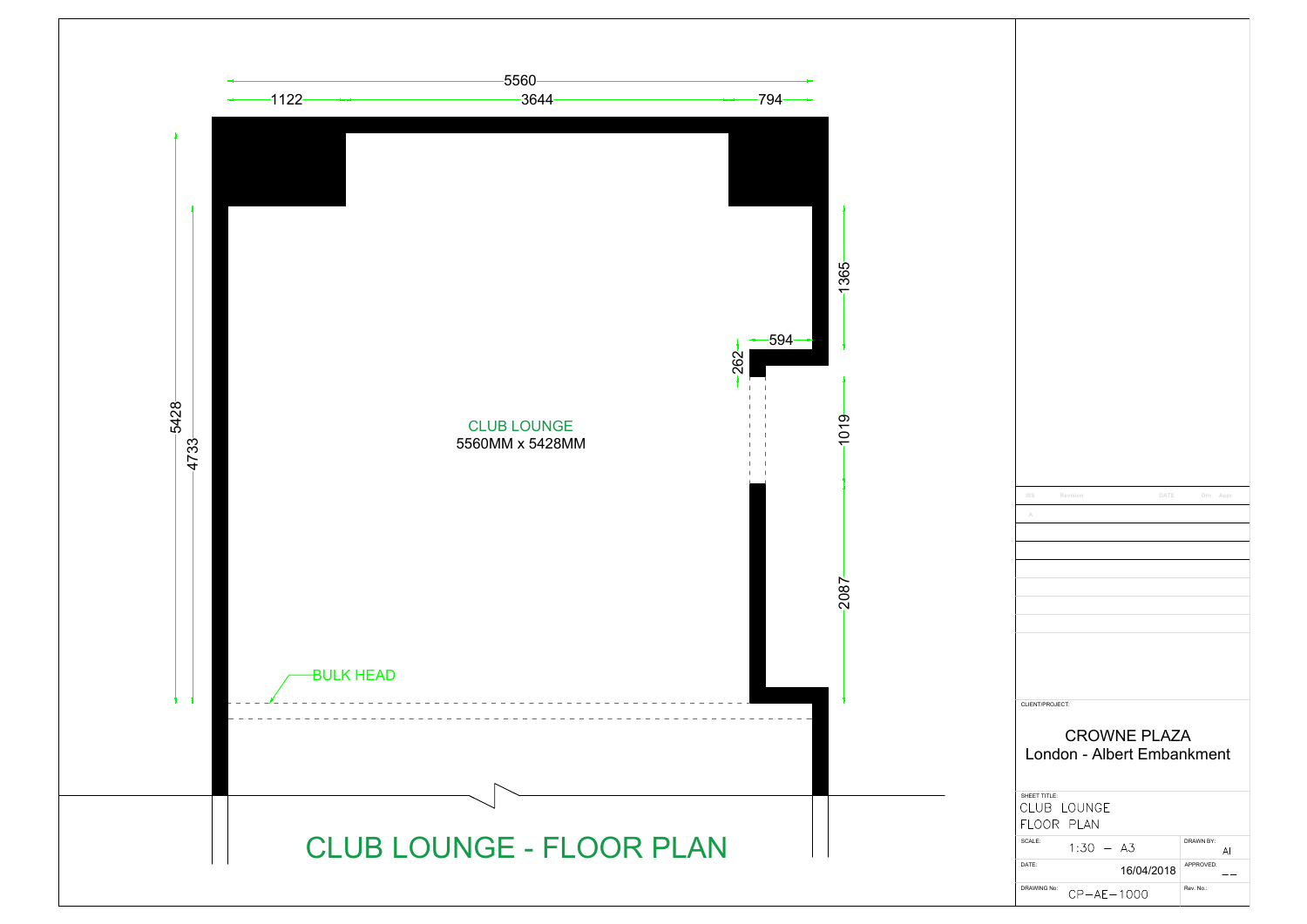

| ISS<br>Revision<br>DATE                       | Drn Appr        |
|-----------------------------------------------|-----------------|
| A                                             |                 |
|                                               |                 |
|                                               |                 |
|                                               |                 |
|                                               |                 |
|                                               |                 |
|                                               |                 |
|                                               |                 |
|                                               |                 |
|                                               |                 |
| CLIENT/PROJECT:                               |                 |
|                                               |                 |
|                                               |                 |
| <b>CROWNE PLAZA</b>                           |                 |
| London - Albert Embankment                    |                 |
|                                               |                 |
| SHEET TITLE:<br>MEETING ROOM 1                |                 |
| FLOOR PLAN                                    |                 |
| SCALE:                                        | DRAWN BY:       |
| $1:30 - A3$<br>DATE:                          | AI<br>APPROVED: |
| 16/04/2018<br>DRAWING No:<br>$CP - AE - 1000$ | Rev. No.:       |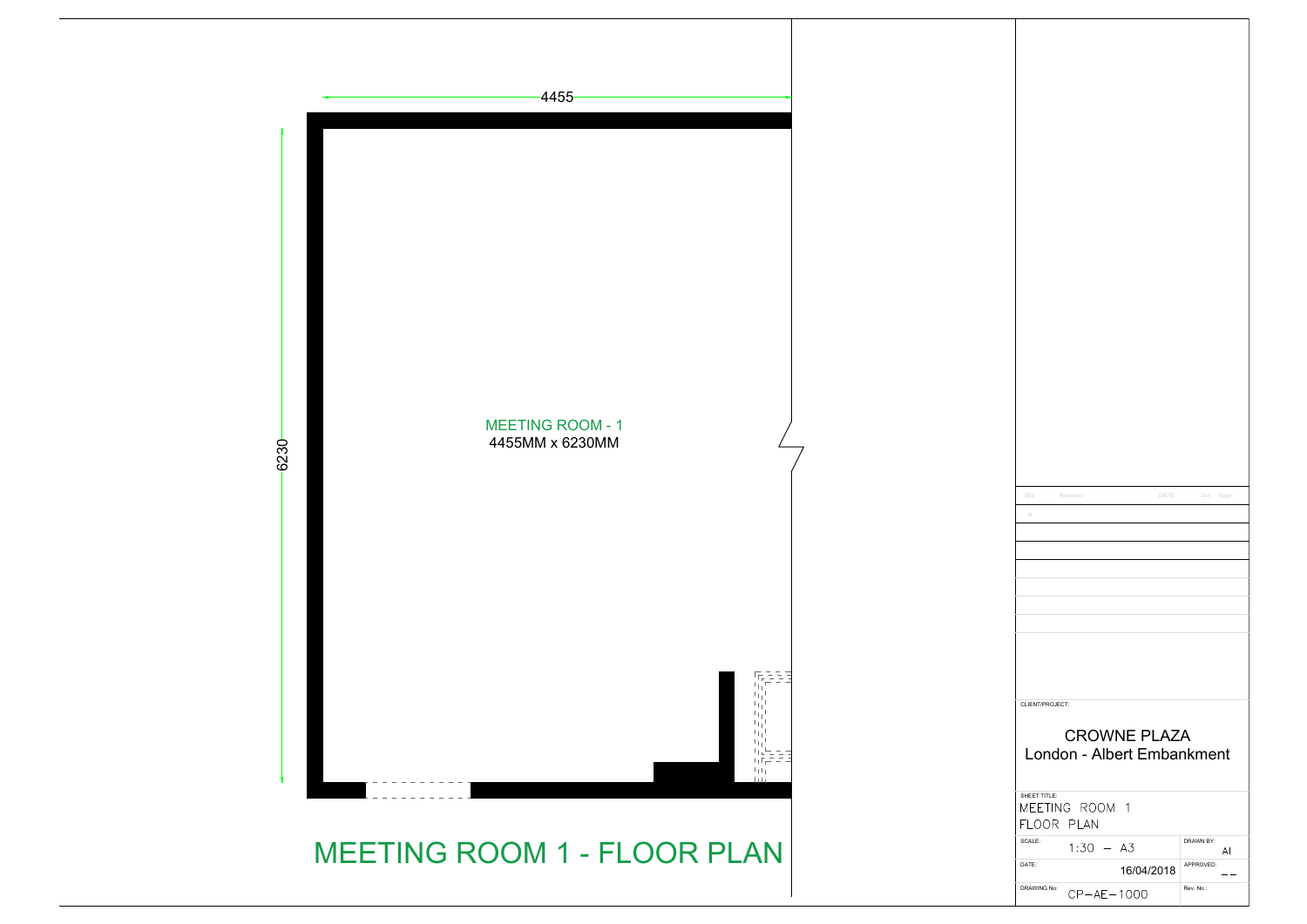| <b>ISS</b><br>Revision             | DATE                | Drn Appr        |
|------------------------------------|---------------------|-----------------|
| A                                  |                     |                 |
|                                    |                     |                 |
|                                    |                     |                 |
|                                    |                     |                 |
|                                    |                     |                 |
|                                    |                     |                 |
|                                    |                     |                 |
|                                    |                     |                 |
|                                    |                     |                 |
|                                    |                     |                 |
| CLIENT/PROJECT:                    |                     |                 |
|                                    | <b>CROWNE PLAZA</b> |                 |
| London - Albert Embankment         |                     |                 |
|                                    |                     |                 |
| SHEET TITLE:<br>MEETING ROOM 1 & 2 |                     |                 |
| CEILING PLAN                       |                     |                 |
| SCALE:<br>$1:40 - A3$              |                     | DRAWN BY:<br>AI |
| DATE:                              | 16/04/2018          | APPROVED:       |

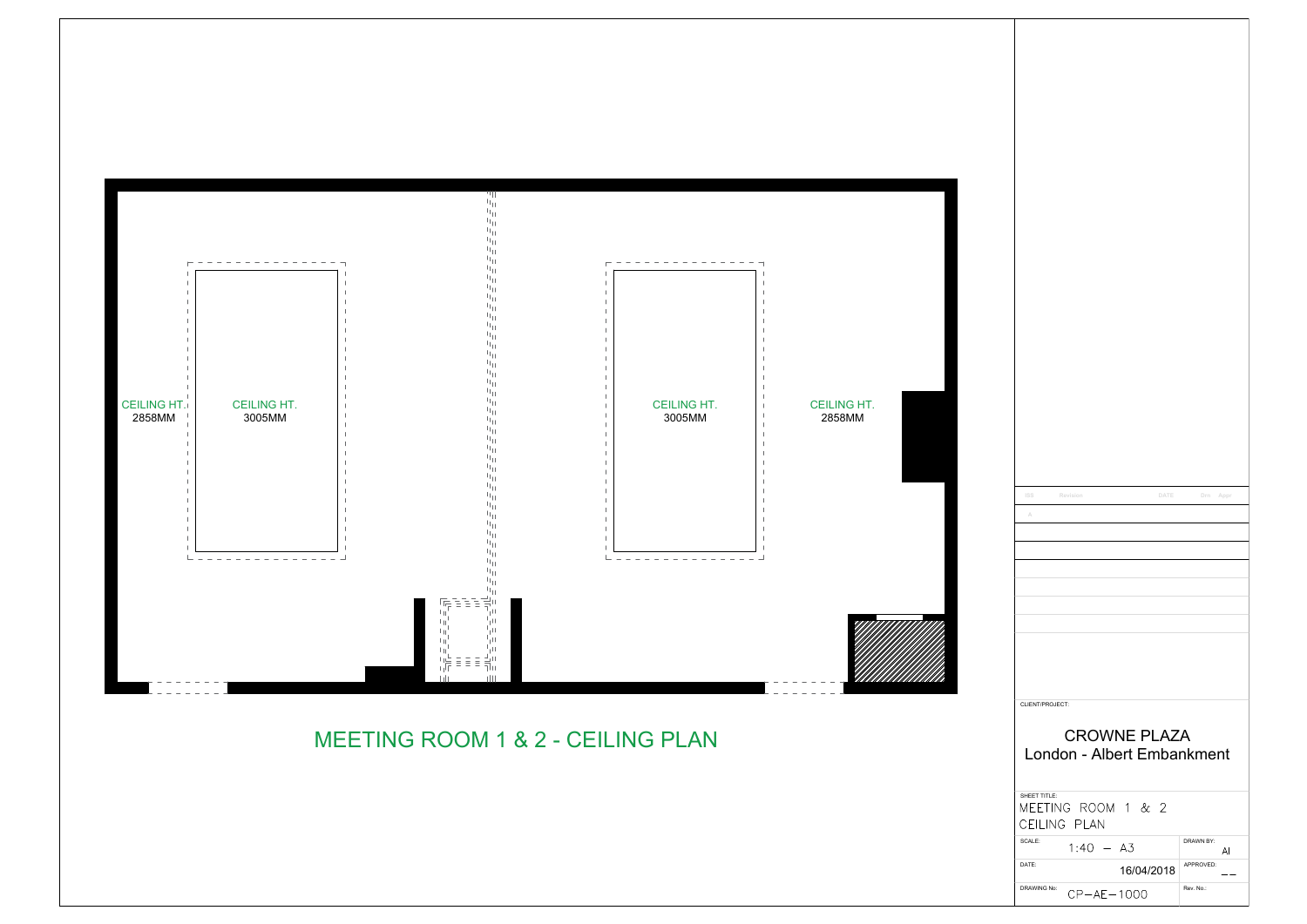| <b>ISS</b><br>Revision<br>DATE     | Drn Appr        |
|------------------------------------|-----------------|
| A                                  |                 |
|                                    |                 |
|                                    |                 |
|                                    |                 |
|                                    |                 |
|                                    |                 |
|                                    |                 |
|                                    |                 |
|                                    |                 |
|                                    |                 |
|                                    |                 |
|                                    |                 |
| CLIENT/PROJECT:                    |                 |
|                                    |                 |
| <b>CROWNE PLAZA</b>                |                 |
| London - Albert Embankment         |                 |
|                                    |                 |
|                                    |                 |
| SHEET TITLE:<br>MEETING ROOM 1 & 2 |                 |
| FLOOR PLAN                         |                 |
| SCALE:<br>$1:40 - A3$              | DRAWN BY:       |
| DATE:<br>16/04/2018                | AI<br>APPROVED: |

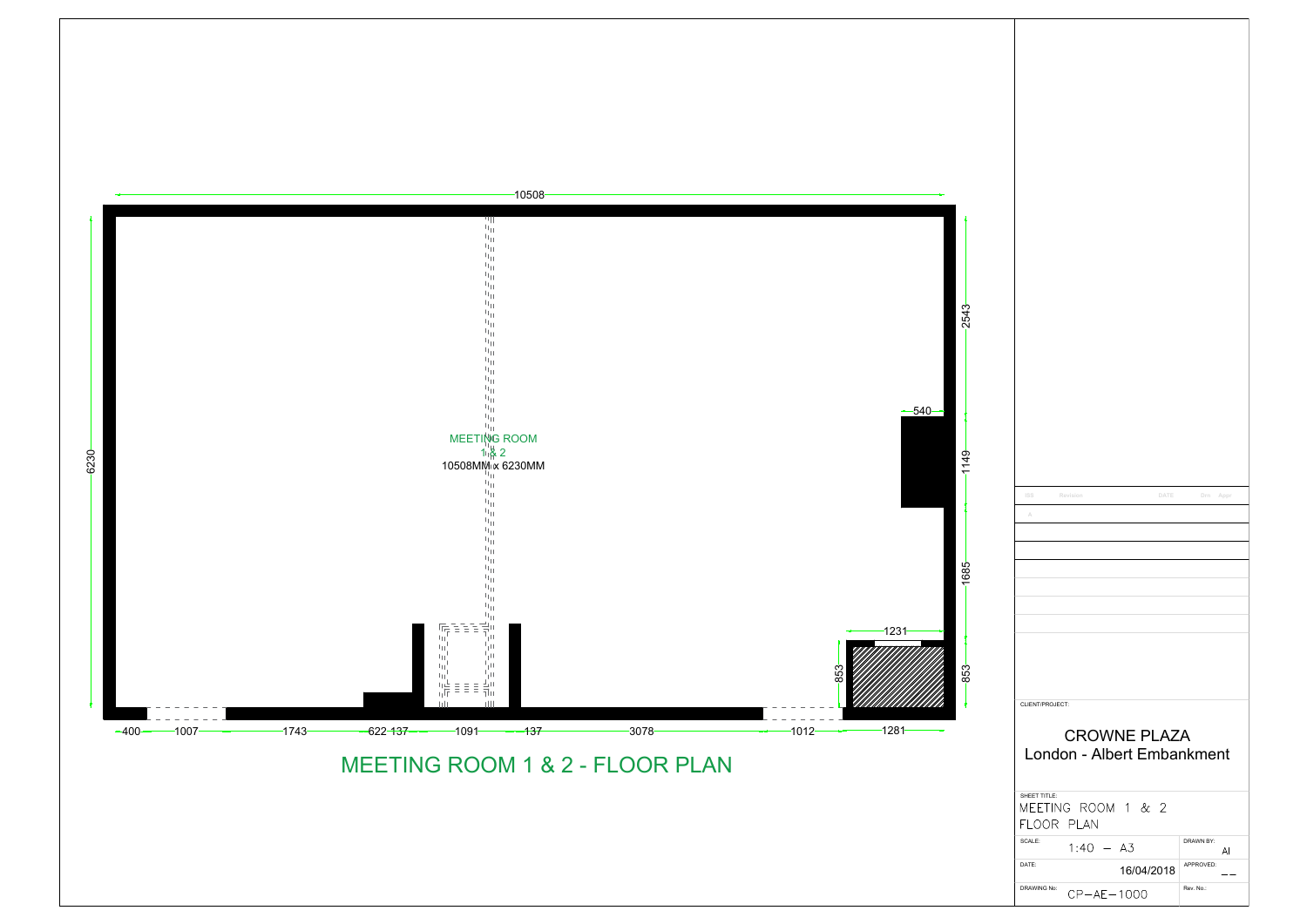

| ISS<br>Revision            | DATE       | Drn Appr        |
|----------------------------|------------|-----------------|
|                            |            |                 |
| A                          |            |                 |
|                            |            |                 |
|                            |            |                 |
|                            |            |                 |
|                            |            |                 |
|                            |            |                 |
|                            |            |                 |
|                            |            |                 |
|                            |            |                 |
|                            |            |                 |
|                            |            |                 |
|                            |            |                 |
|                            |            |                 |
|                            |            |                 |
| CLIENT/PROJECT:            |            |                 |
|                            |            |                 |
| <b>CROWNE PLAZA</b>        |            |                 |
|                            |            |                 |
| London - Albert Embankment |            |                 |
|                            |            |                 |
| SHEET TITLE:               |            |                 |
| MEETING ROOM 2             |            |                 |
|                            |            |                 |
| FLOOR PLAN                 |            |                 |
| SCALE:<br>$1:30 - A3$      |            | DRAWN BY:<br>AI |
| DATE:                      |            | APPROVED:       |
| DRAWING No:                | 16/04/2018 | Rev. No.:       |